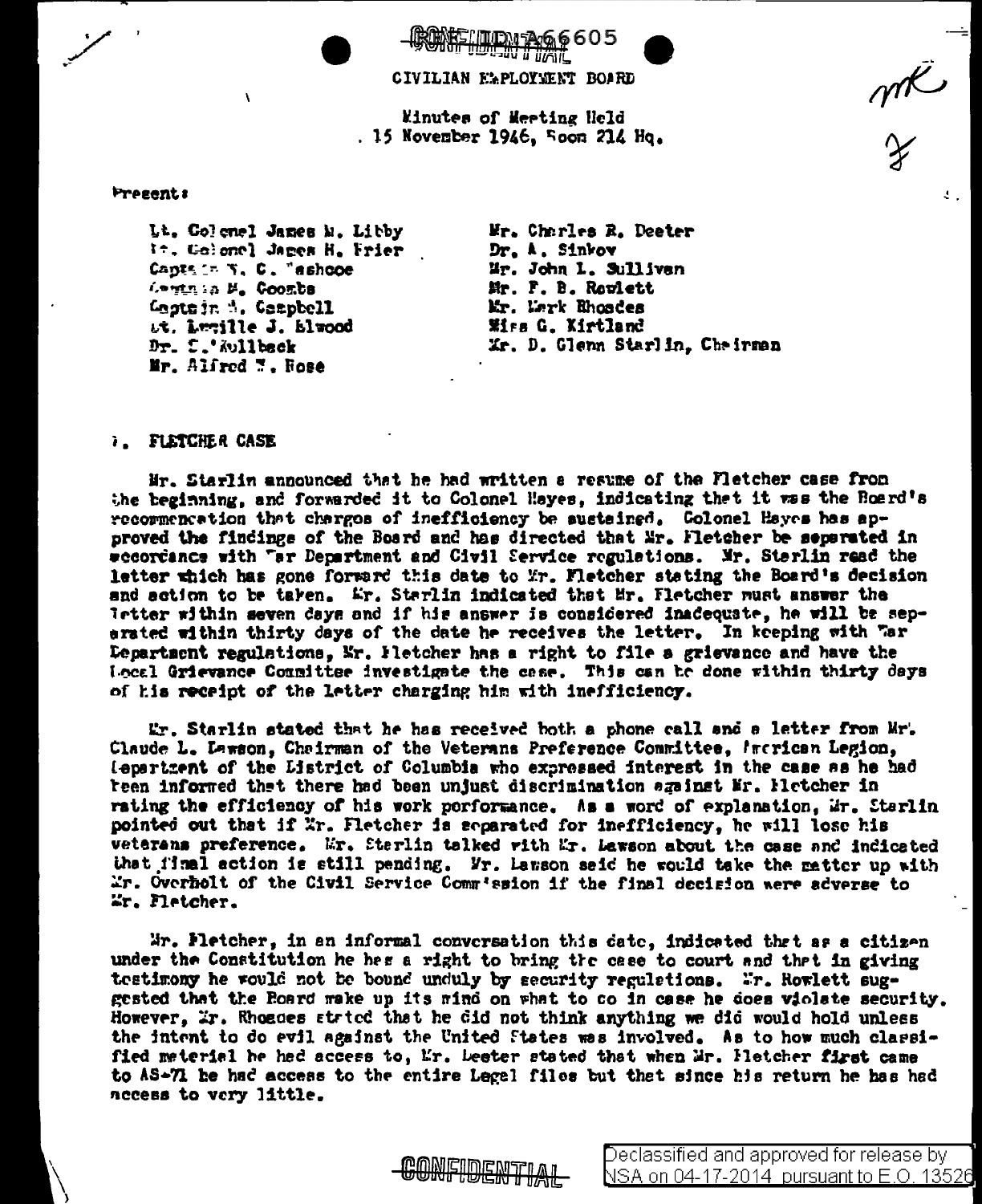

COSTITLE REPORT ON JOB TITLES  $2.$ 

Copies of this report zere passed out at the last foard meeting for review by the Foard members. Mr. Starlin stated that he feels that practically all of the series that are suggested in this report can be covered under the Civil Service Handbook of Geoupational Groups and Series of Classes, Federal Position Classification Fian. It seems to him that if the Board wants to break down more definite job titles and series within our own Agency it would be an excellent iden but he does not feel that Civil Scrvice would be interested. The series of classes which Civil Service alveady hes established are broad enough and yet definitive enough for us to include all positions here in a proper number series. Mr. Sterlin indictied that one immewiste enneern in presenting this suggested change is that the theic docurent used in the study was ASF Manual #204 dated July 1945, which is the 'rey iervice Forces 'nterpretation of jobs as outlined by Civil Service. If we do not accent what they have said, we are in danger of criticizing what sozeone in higher authority has done. It would geem better to refer to Civil Service. Handbook of Gooupational Groups and Caries of Classen, Federal rosition and Classification Flan na the basic document used in the study rather then ASE Menual #204.

**REF ID:A66605** 

**MAMEDEMTMAN** <u>דואור ו מובושל ומושט</u>

In order to explain how enphasis can be placed on type of vork done by the series in which a position is placed, Mr. Starlin read the description of the Electrical Engineering Series and then the Cryptography Series. He indicated how similar types of professional positions could be put under Electrical Engineering Series, P-84C if the emphasis were on engineering or under Cryptography Series, Polj18, if the emphasis were on cryptography or cryptanslysis. "e could call the occition Electrical Engineer (Cryptologic), Cryptologic Engineer or some other appropriate title as long Pa the series number rerains accurate. This approach would sean definition and coordination of job titles within the "gency under existing series of classes rather than requesting new series from the Civil Service Commission. Kr. Starlin asked the opinion of the foard merbers regarding the foregoing statements.

Wr. Rowlett reised the point as to whether or not we still need this. Mr. Starlin replied that if we are interested in getting some revised standards to those that exist slready, it mould be advisable to set up many of these when we request standards of the Courission for operation under Schedule B. Captain "asheoe indicated that he believed the enginecring jobs should core under engineering group, all of thich come under the SCO series but ir. Starlin maintained that if the cryptologic aspects are emphasized then it could well come under the Cryptography Series, P-1318. Captain Tashooe sisted that the committee foeling was that since we have lived a life of lies, why continue, and we should now wake an attempt to fit the jobs in their true categories. In addition, he feels that now we have a chance vherein we can properly classify our people and suggested that the job title of Cryptologic Engineer be set up. Lr. Sinkov said that if there were only one or tvo exceptions to the series  $\tau$ hich have been layed down by the Commission you could easily see where it could be soueezed in where it would fit but here there are a number of unusual positions and he feels that we should have these jobs categorized under one proper heading. Ir. howlett stated that it seems that there are some good arguments for setting up a separate series but asked if any other branch of government has done what has here been suggested by the committee, and, if so, then we stand to benefit from their experience. Since it would be impossible to answer the question at this perticular meeting, Er. Rowlett suggested that we consider the advisability of finding out what the Buresu of Standards and NCA have done. Captain Tashooe stated that that is one of the proposed studies which the committee has yet to undertake.

CONFIDENTIAL

- 51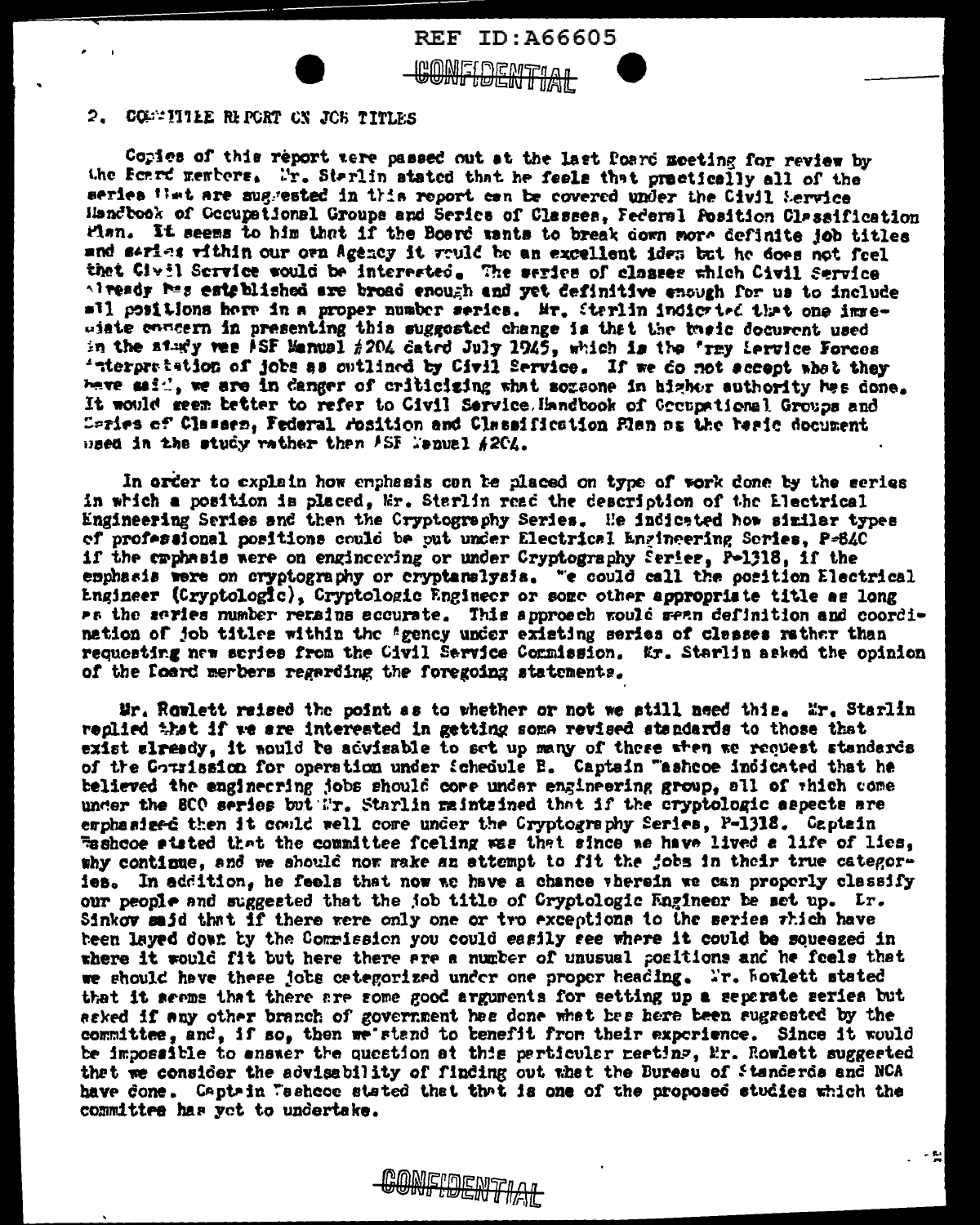## <u>REF ID:</u>A66605 **WUNFILLEM I IAIL**

 $\mathcal{L}^{\mathcal{A}}$ 

in. Einkey indicated that he felt that when Civil Service and 'SF wade up defini-..... of series they did not have in mind the problems which exist here. He asked . Sterlin why he felt that the suggested action of the committee represents a with to the people who prepared ASF manuel #204 and a feeling that we are getting - b of line in recommencing a change. Mr. Starlin answered that apecialists had or a comprehensive study and had theoretically considered all problers involved -term cutlishing the information contained in manual  $f204$ . Mr. Starlin stated that us didn't wish to make a point of it but rather to bring it up as a matter to be conrered for discussion. There may be no cause for concern rith regerd to it.

""We a ference to Mr. Fowlett's question as to what NCA has cone, Mr. Starlin Let are t our Clessification and "age Administion Section has a list of all job In the spile wedes of civilian positions at NCA. As far as he could recall there are titles that correspond to cryptoloric engineer.

in answer to Ur. Starlin's quertion as to which he mould prefer to be called securiorl ingineer of Cryptologic Ungineer, Mr. Leeter said that in view of the ot that a man may like to got out of this Agency the title, Electrical Fngineer, 'a me rate beneficial but if a wan could be bumped from a job by another clectrioml engineer less experienced he would rather be called a Cryptologic Lagincer.

Mr. Lecter then asked, "Fundarentally that are the problers this paper is to rolve?" Ir. Sinkov steted that in his opinion it was a question of whether or not we want to have these special jobs and types and whether it rill be an easier or wore convenient way of handling personnel appointments within the 'geney. Lr. Sinkov said that he felt that since to have so many exceptional jobs it is necessary that we set up a new category for the convenience of all concerned.

Mr. Ro-lett suggested that the Dorrd consider paragraph 3 of the memorandum pregered by Mr. Iriedman stating what the sub-committee was get up to do and indicated that he felt that the committee report should include a discussion of what was found as vell sa the conclusions they have drawn. In order that the rhole problem may be wiscursed intelligently, Mr. Rowlett felt that all items set down for the committee to explore should be completed before action is taken or the subject report. Captain "athcoe stated that this was the intent of the conmittee but that the delay was due to the fact that operational activities on the part of the people on the committee had occupied their time.

ir. Sinkov raised the thought of what, in the sind of the Civil Service Commission. is implemented in the fact that this 'gency is being granted Schedule B and asked if this reans that the Agency is in a special category and needs apocial handling. Wr. atrulin answered that the Civil Service Commission would probably rather handle it as a apecial category in that they recognize the specialized nature of the work done hare to the extent that they are villing to grant us Schedule P authority. Dr. Fullback asked if we get lehedule B could we get a job title not listed in Civil Service Manual and in anarer to that, Mr. Starlin said that we could but we wust have some series number sesigned to it.

Mr. Leeter stated that one of the sub-committee assignments is to investigate job titler and make recommendations to a committee headed by Mr. Friedman, but that it is not clear in his mind what Mr. Iniedman would do with the information. Mr. Rhoads explained that the report was propered by a working committee (of which he was chairman) of the Coordination Committee for Classification and "age 'crinistration of which .hr. Friedman was chairmen. It was forwarded to the latter committee and approved by the individual merters thereof. Ur. Rhonds, then acting for Ir. Inisdnam alo was abroad at the time, forwarded the report to the Chairman of the Civilian inployment Foard who had a pointed the stove named consities. When theode further stated that as he understands it, on, Sterlin has placed the report on the spends of the Civilian Inpleyment Foard for approvel, rediication or rejection. Them in lecter indicated that it secre that if the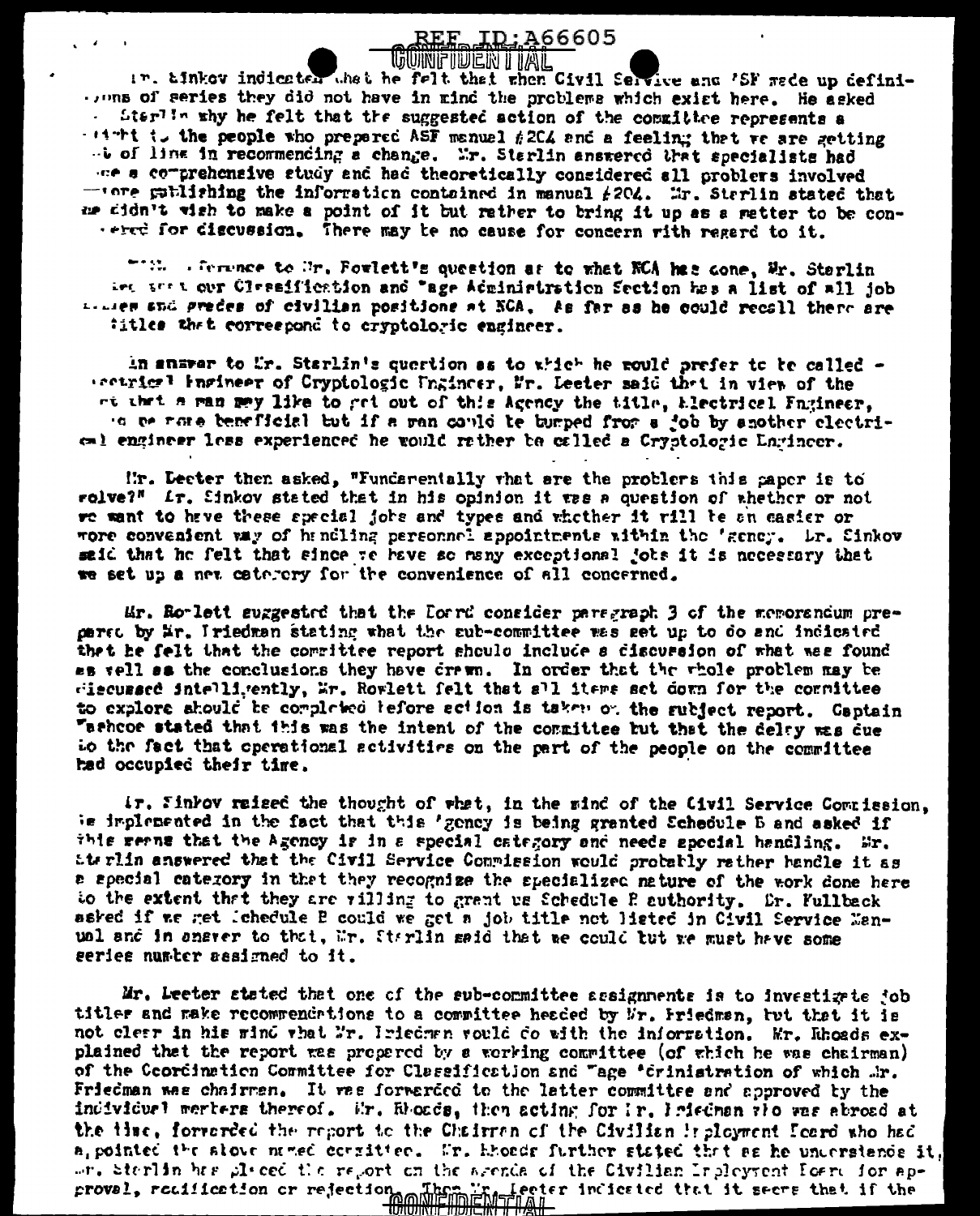

Civil Service Handbook is soint to be the ceciding factor in this case then the comminume showle confirer cessriptions of job series as they exist in that book, and eccrut the recommendation of Wr. Rowlett that the committee now wo abead with the next the saph to investigate what other szencics are doing. Tr. Rowlett sut his suggestion the form of a motion woving that the study as outlined in peregraph 3, item c, in orig--\* instructions to the committee be carried out by the sub-committee and a report be made to the Civilian Employment Icard, at which time the present report fill in considered and with other recompendations made by the compittee. The ention was seconded by Lr. one and without further eiscussion, as e carried.

REE ID: A66605 <del>uning tubent time</del>

## APETILLE II 51 ISS IF PORT

Er. Storlin stated that he had sent forward some time ago to the Staff a request trat aptitude testing be instituted. It was returned stating that they concurred genwratly mith the conclusions of the study but seked that acditions? investinations be  $\div$   $\div$  and returned. Er. Starlin then redo  $\bm{r}$  paper wilch he requests is sent forward. are line that the Civilian Exployment Forrd recommends that A&A meeds a testing program ent that the program be approved. It anstered the questions asked by the Staff regarding the original recommencation and it specifically recommends that a test program be initiated with Frs. Jenet Coen appointed to the job of Test Technician. Fr. Terlett suggested that the paper be bucked around to the Forrd members so that they can jet a better understanding of what it says. Mr. iterlin said this would be done.

## 4. QUESTICKNAINES - SUPERVISORY TRAINING

Mr. Starlin stated that at the last Board meeting Colonel Hayes had recommended the establishment of a supervisory training program and had asked the foard for any suggestions or compenie regarding the questionnaire which var distributed at that time. Lr. Sinkov felt that the cuestionnaire as it now stands will accomplish the mecernary purposes but I'r. Roulett said that he had come to the conclusion that we are not joing to get very much out of it because tro of the questions put supervisors in a led light with their supervisors. He suggested that the vording be changed in such a vay ss to present a desire on our part to have the good supervisor know what good things he has done. By studying the tricks, techniques and grocedures that have produced resulte which are grod, we can use these as examples of that to use throughout the Agency. Lr. Kullback asked that had happened to the cards which were printed some time ago which listed the responsibility of the supervisors to the incividual and the individual to the eupervisor end suggested that we revive those cards. Mr. Rowlett continued that he feels that a positive approach should be used. Lr. Sinkov stated that in his Livision they have considered the overtion at great length and have agreed that the idea of having some Civil Service authority come from outside to give a lecture on what constitutes good supervision vould be a waste of time. Mr. Howlett disagreed, stating that properly chosen outside representatives are desimble. Mr. Rowlett indicated that to have a problem of whether we are going to better the supervisory positions or are going to start the implementation of the program by taking a segment at a time. He feels that if we eliminate the evil of making out efficiency reports incorrectly, re shall eliminate one spot of infection and that this is just a probe to find out other sore spotr. He suggested that the Prency go abead and have the efficiency rating treated in a training course with or rithout outside instruction.

Mr. Starlin stated that the idea of getting answers to the questionnaire is to avoid a general supervisory program and concentrate on specific items rentioned as needs. Col. Frier suggested that a meeting of all supervisors would get nore information than would these questions. Er. Sinkov felt that it would be best solved by infividual sporcech and that if the Livision Chief rould take an arployee cride and point out his shortcorings much more could te accomplished than through meetings or papers.